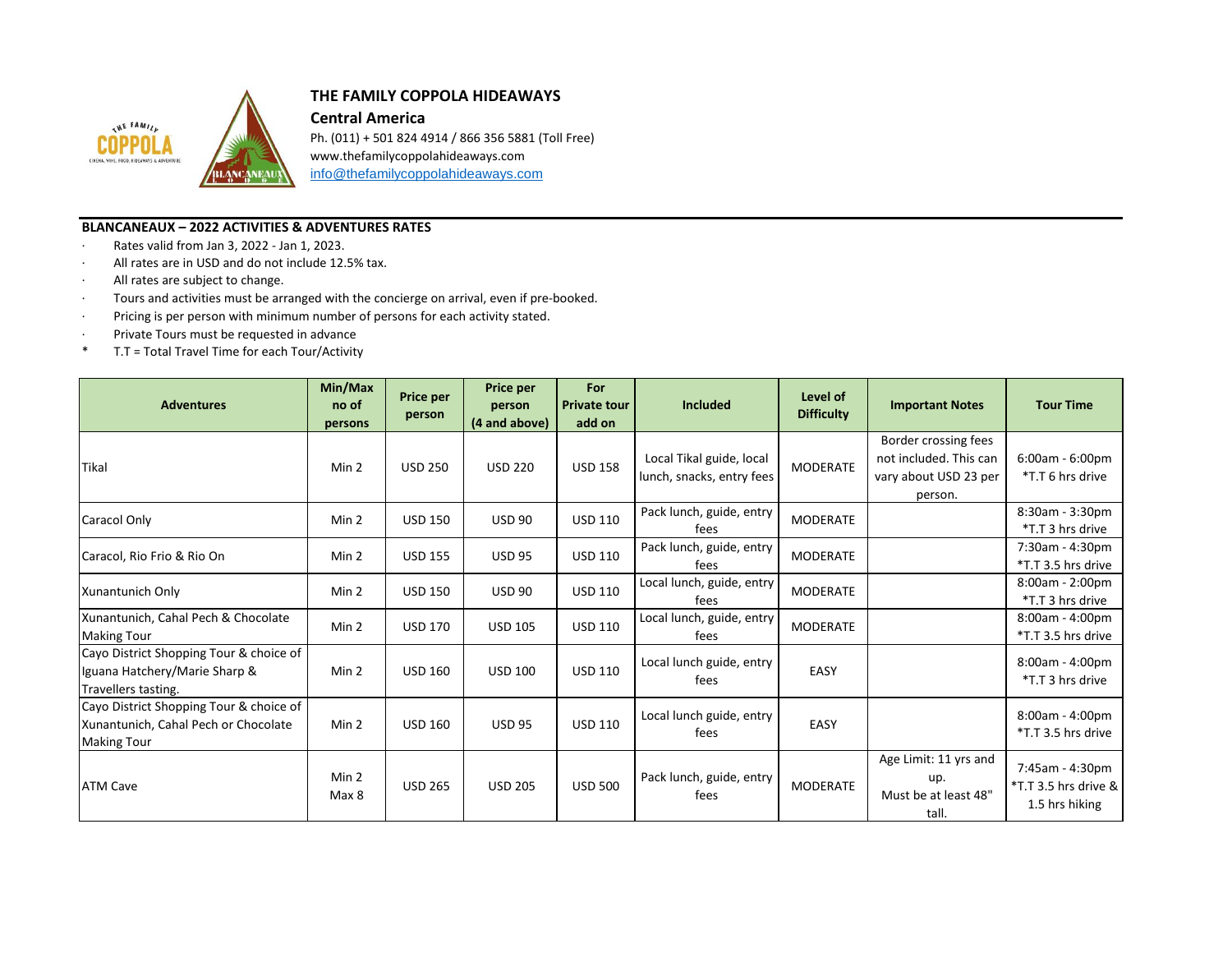| <b>Adventures</b>                           | Min/Max<br>no of<br>persons | <b>Price per</b><br>person | <b>Price per</b><br>person<br>(4 and above) | For<br><b>Private tour</b><br>add on | <b>Included</b>                                         | Level of<br><b>Difficulty</b> | <b>Important Notes</b>                                                                       | <b>Tour Time</b>                                                             |
|---------------------------------------------|-----------------------------|----------------------------|---------------------------------------------|--------------------------------------|---------------------------------------------------------|-------------------------------|----------------------------------------------------------------------------------------------|------------------------------------------------------------------------------|
| Green Hills Butterfly Farm only             | Min 2                       | <b>USD 90</b>              | <b>USD 75</b>                               | <b>USD 75</b>                        | Entry fees, transfer                                    | EASY                          |                                                                                              | 9:00am - 11:30am<br>*T.T 1 hr drive                                          |
| <b>Barton Creek Cave</b>                    | Min 2<br>Max 8              | <b>USD 105</b>             | <b>USD 85</b>                               | <b>USD 85</b>                        | Equipment, entry fees &<br>guided tour                  | EASY                          | Must be over 48" tall                                                                        | 8:00am - 12:00pm<br><b>OR</b><br>$1:00$ pm - $4:30$ pm<br>*T.T 1.5 hrs drive |
| Barton Creek and Intermedio Zipline<br>tour | Min 2<br>Max 8              | <b>USD 200</b>             | <b>USD 170</b>                              | <b>USD 95</b>                        | Equipment, entry fees &<br>guided tour                  | EASY                          |                                                                                              | 8:00am-1:30 pm<br><b>OR</b><br>1:00 pm- 5:30pm<br>*T.T 1.5 hrs drive         |
| Barton Creek and Xunantunich                | Min 2<br>Max 6              | <b>USD 220</b>             | <b>USD 145</b>                              | <b>USD 110</b>                       | Equipment, local lunch,<br>entry fees & guided<br>tours | <b>MODERATE</b>               | Must be over 48" tall                                                                        | 8:00am - 4:30pm<br>*T.T 3.5 hrs drive                                        |
| Barton Creek and Mayan Village Tour         | Min 2<br>Max 6              | <b>USD 200</b>             | <b>USD 145</b>                              | <b>USD 110</b>                       | Equipment, local lunch,<br>entry fee & guided tours     | EASY                          |                                                                                              | 8:00am - 2:30pm<br>*T.T 3 hrs drive                                          |
| Barton Creek and Cayo Shopping Tour         | Min 2<br>Max 6              | <b>USD 235</b>             | <b>USD 150</b>                              | <b>USD 110</b>                       | Equipment, local lunch,<br>entry fee & guided tours     | EASY                          |                                                                                              | 8:00am - 3:30pm<br>*T.T 3.5 hrs drive                                        |
| Angel Falls X Treme Zipline                 | Min 2                       | <b>USD 310</b>             | <b>USD 235</b>                              | <b>USD 110</b>                       | Equipment, local lunch,<br>guided tour                  | <b>MODERATE</b>               | Kids 5-10 will have to<br>go with a guide.<br>Minimum weight to do<br>tour on own is 80 lbs. | 8:00am - 4:30pm<br>*T.T 4 hrs drive                                          |
| Cave Tubing at NoHoch Che'en                | Min 2<br>Max 8              | <b>USD 205</b>             | <b>USD 125</b>                              | <b>USD 110</b>                       | Pack lunch, equipment,<br>entry fee                     | EASY-<br><b>MODERATE</b>      | Must be over 48" tall                                                                        | 8:00am - 4:30pm<br>*T.T 3.5 hrs drive &<br>30 min easy hike                  |